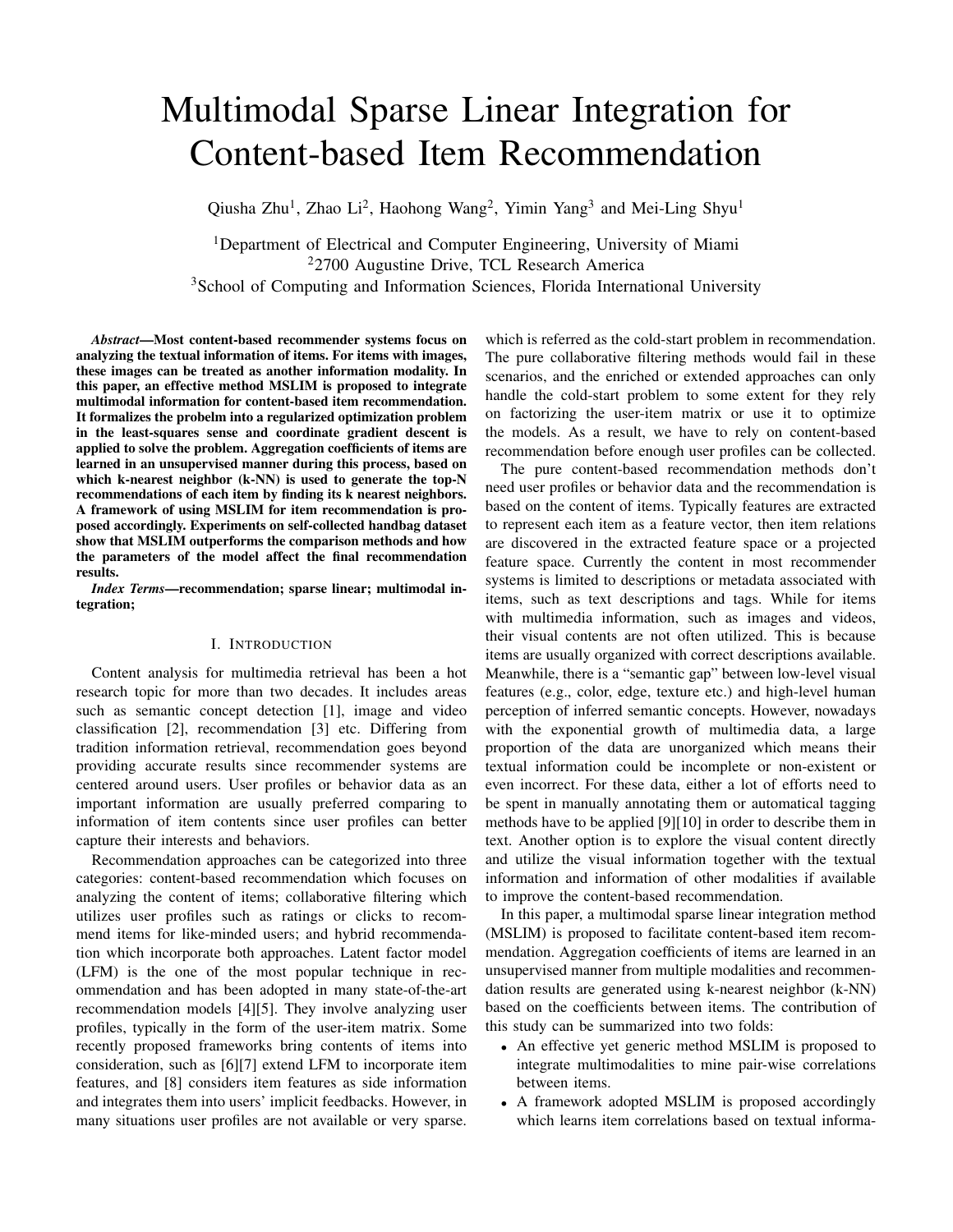tion from item description and visual information from images, and then applies k-NN for item recommendation.

The rest of paper is organized as follows: Section II discusses related work of addressing this issue. The detailed problem formalization and solution are presented in Section III followed by the experimental results in SectionIV. Conclusion is drawn in Section V.

#### II. RELATED WORK

Sparse LInear Methods (SLIM) for top-N recommendation are first introduced in [11] which generates recommendation results by aggregating from user purchase or rating profiles. A sparse aggregation coefficient matrix is learned by solving a  $\ell_1$ -norm and  $\ell_2$ -norm regularized optimization problem. The final recommendation is the linear combination of the original user profiles weighted by the learned sparse aggregation coefficients. Later the authors extend SLIM to incorporate item content information [8], but the basic model is the same. The extended method is called SSLIM, which is short for SLIM with item Side information. Experiments on various datasets demonstrate high quality recommendations, and the sparsity of the coefficient matrix allows SLIM to generate recommendations very fast. Compared to SLIM and SSLIM, our proposed method is more generic and can be used in general information retrieval task. The focus in this paper is to utilize multimodalities of item content to handle recommendation scenarios when user profiles are not available. Therefore, rather than using the learned coefficients to linearly combine user profiles as in SLIM or user profiles with item side information as in SSLIM, we directly use the learned coefficient matrix of items to generate the recommendations. Because each entry in the coefficient matrix is the coefficients between items and indicates their similarity.

In the field of multimedia retrieval [12] [13], information of multimodalities have been utilized to complete each other and have shown promising results in tasks such as semantic concept detection, speech recognition, multi-sensor fusion and etc. Its core issue is multimodal fusion. Current methods typically fall into one of the three categories: (1) Early fusion which is feature-level fusion. It involves concatenating features from different modalities which results a simple model but can also easily reach to very high dimensions in the feature space. (2) Late fusion which is decision-level fusion. This category is further divided into the rule-based methods, the estimationbased methods, and the classification-based methods. Compared to early fusion, late fusion offers scalability and allows to choose suitable learning method for each modality. However, it can not utilize the feature-level correlations from different modalities and require to make local decisions first. (3) Hybrid fusion which involves both early fusion and late fusion. More detailed discussion of multimodal fusion can be found in [14]. A comparison between early fusion and late fusion is done in [15], and experiments on broadcast videos for video semantic concept detection show that late fusion tends to slightly outperform early fusion for most concepts, but for those concepts where early fusion performs better, the gain is more significant.

Our proposed MSLIM belongs to the early fusion category, but rather than directly concatenating the features, it learns sparse linear aggregation coefficients between items based on features extracted from multiple modalities. A comparison with rule-based late fusion method is conducted to evaluate MSLIM. Details are presented in Section IV.

# III. THE PROPOSED METHOD

Based on the work in [11] [8], an effective and generic method MSLIM is proposed to integrate multimodal information for content-based top-N recommendation. It aims to learn a sparse coefficient matrix from multimodalities in an unsupervised manner. The problem is formalized into a regularized optimization problem in the least-squares sense and a framework of integrating textual and image visual information for item recommendation is proposed accordingly.

#### *A. Problem Formalization*

Assuming there are  $P$  modalities, and each modality is represented by a feature-item matrix  $S^p$  and  $p \in [1, P]$ , where each row is a feature or an attribute and each column is an item. If there are totally  $M$  items and  $A<sup>p</sup>$  features/ attributes for the p-th modality, then the dimension of  $S^p$  is  $A^p * M$ . Let A denote the dimension of matrix including all the modalities which is equal to  $\sum_{p=1}^{p=P} A^p$ . An entry in  $S^p$  is denoted as  $s_{ij}^p$  which could be a nominal or a numeric value for the *i*-th feature of the *j*-th item from the *p*-th modality. The j-th column of  $S^p$  is denoted as  $s_j^p$  while the *i*-th row is denoted as  $(s_i^p)^T$ . In this paper, all the vectors are denoted using bold lower-case letters (e.g.,  $s_i^p$  and  $s_j^p$ ), and matrices are denoted using bold upper-case letters (e.g. S). Upper-case letters are used for dimension of vectors and matrices (e.g. K and  $A^p * M$ , and lower-case letters are used for indices and entries of vectors or matrices (e.g.  $s_{ij}^p$  is an entry and p, i and  $j$  are indices).

Each feature in  $S^p$  represented by a row vector  $s_i^p$ , and each entry  $s_{ij}^p$  is updated as a sparse aggregation of  $s_i^p$ . As shown in Equation(1),  $x_j$  is a sparse aggregation coefficient column vector of length M. It is learned by integrating information from other modalities  $S^l$  where  $l \neq p$ . The matrix form is shown in Equation(2), and  $X$  is the corresponding sparse aggregation coefficient matrix with  $x_j$  as its column. X contains  $M \times M$  coefficients of items, which are obtained by updating each  $S^p$  using other modalities  $S^l$  where  $l \neq p$ . This is achieved by minimizing the difference between  $S<sup>p</sup>$  and the updated  $S<sup>p</sup>$ , as expressed as Equation(2).

$$
(\boldsymbol{s}_{ij}^p)^T \leftarrow (\boldsymbol{s}_i^p)^T \boldsymbol{x}_j \tag{1}
$$

$$
S^p \leftarrow S^p X \tag{2}
$$

The problem can be formalized into an optimization problem presented in Equation(3), where  $\|\cdot\|_1$  and  $\|\cdot\|_F^2$  are the matrix  $\ell_1$ -norm and Frobenius norm respectively. The term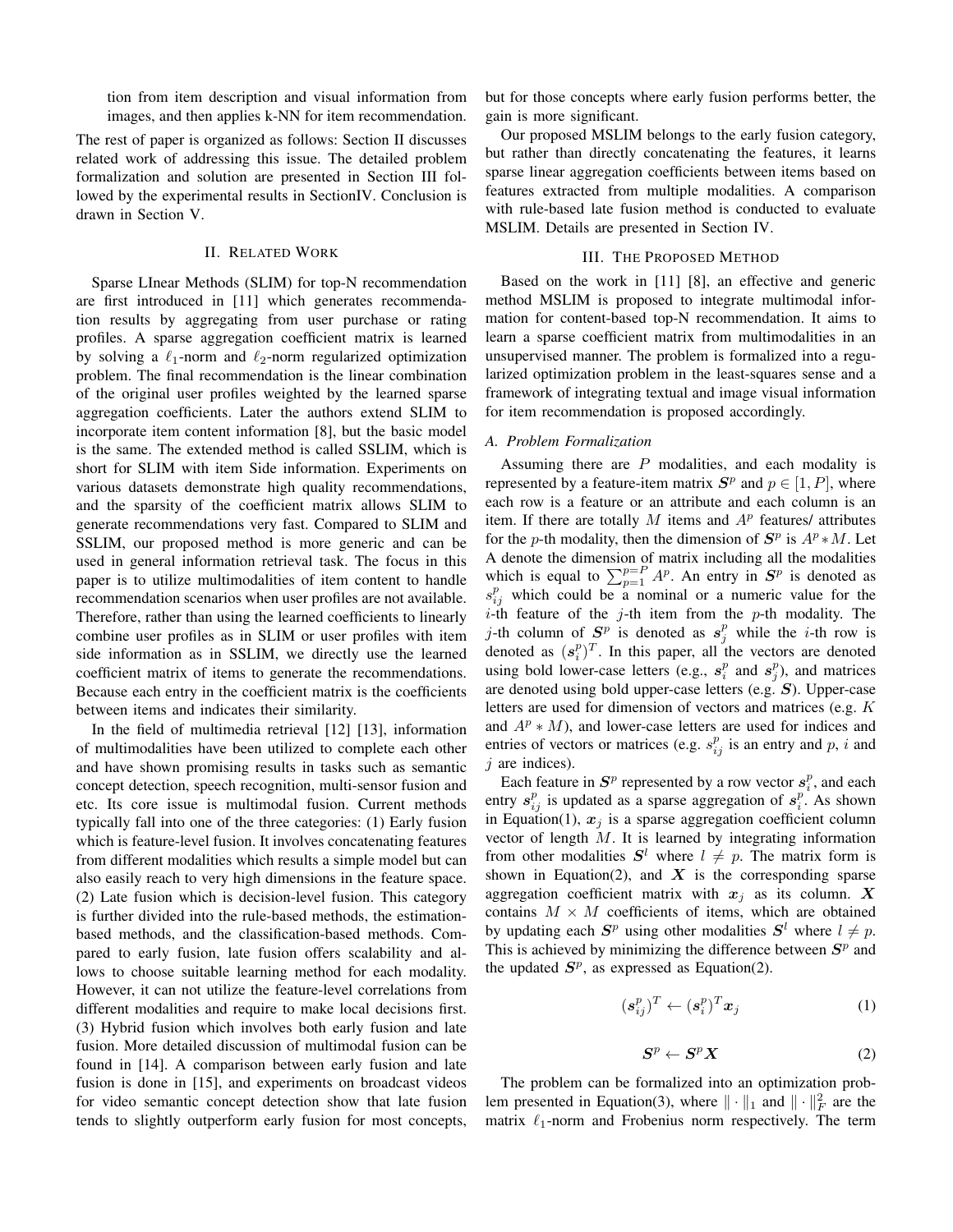$||S^p - S^p X||_F^2$  measures how well the update fits. The term  $||X||_F^2$  and  $||\overline{X}||_1$  are the  $\ell_F$ -norm and  $\ell_1$ -norm regularization terms, respectively, and  $\beta$  and  $\lambda$  are their regularization parameters. A larger regularization parameter imposes a severe regularization.  $\ell_1$ -norm is introduced to get a sparse solution of  $X$  [16], which can make the updating process of Equation(2) very fast, especially when dealing with big data.  $\ell_F$ -norm can prevent model from overfitting. The two regularization terms together lead the optimization problem to an elastic net [17], which balances between the lasso using  $\ell_1$ -norm and ridge regression using  $\ell_F$ -norm. The first constraint  $X \geq 0$ ensure all the coefficients of  $X$  are non-negative, so that the learned  $X$  represents positive relations between items. The second constraint  $diag(X) = 0$  is applied to avoid trivial solutions [8], that is the optimal  $X$  is an identical matrix such that an item is always best related to itself and not related to any other item.

$$
\min_{\mathbf{X}} \quad \sum_{p=1}^{p=P} \frac{\alpha^p}{2} \|\mathbf{S}^p - \mathbf{S}^p \mathbf{X}\|_F^2
$$
\n
$$
+ \frac{\beta}{2} \|\mathbf{X}\|_F^2 + \lambda \|\mathbf{X}\|_1
$$
\n
$$
s.t. \quad \mathbf{X} \ge 0,
$$
\n
$$
diag(\mathbf{X}) = 0
$$
\n(3)

According to [8], Equation(3) can be decoupled into a set of the same optimization problems since each column of  $X$  is independent from each other. Therefore, solving Equation(3) is equivalent to solve Equation(4), where  $S =$  $[\sqrt{\alpha^1}S^1, \cdots, \sqrt{\alpha^P}S^P]^T$ , and it can be parallelized using each processor to handle a column of  $X$ . Let Y denote the cost function in Equation(4). Using coordinate descent [18], the partial derivative of Y with respect to the *i*-th entry of  $x_j$ is derived as Equation(5). Therefore,  $x_{ij}$  can be calculated accordingly if let the partial derivative equal to 0. The update of  $x_{ij}$  is shown in Equation(6), where  $\Upsilon$  is the softthresholding operator. The aggregation coefficients of items calculated by integrating multiple modalities are represented by the  $M \times M$  matrix X. For each item, its neighbors are defined as items having large coefficients with this item, and thus k-NN can be adopted as the recommendation algorithm. In other words, content-based recommendation is achieved by obtaining similar items from multiple modalities.

$$
\min_{\mathbf{x}_j} \quad \frac{1}{2} \|s_j - S\mathbf{x}_j\|_2^2
$$
\n
$$
+ \frac{\beta}{2} \|x_j\|_2^2 + \lambda \|x_j\|_1
$$
\n
$$
s.t. \quad \mathbf{x}_j \ge 0,
$$
\n
$$
x_{jj} = 0
$$
\n
$$
(4)
$$

$$
\frac{\partial Y}{\partial x_{ij}}\n= -\sum_{h=1}^{h=A} s_{hi}(s_{hj} - \sum_{g=1}^{g=M} s_{hg}x_{gj}) + \beta x_{ij} + \lambda\n= -\sum_{h=1}^{h=A} s_{hi}(s_{hj} - \sum_{g \neq i} s_{hg}x_{gj} - s_{hi}x_{ij}) + \beta x_{ij} + \lambda\n= -\sum_{h=1}^{h=A} s_{hi}(s_{hj} - \sum_{g \neq i} s_{hg}x_{gj}) + \sum_{h=1}^{h=A} s_{hi}^2x_{ij} + \beta x_{ij} + \lambda\n= -\sum_{h=1}^{h=A} s_{hi}(s_{hj} - \sum_{g \neq i} s_{hg}x_{gj}) + (\sum_{h=1}^{h=A} s_{hi}^2 + \beta)x_{ij} + \lambda\n(5)
$$

$$
x_{ij} \leftarrow \frac{\Upsilon(\sum_{h=1}^{h=A} s_{hi}(s_{hj} - \sum_{g\neq i} s_{hg} x_{gj}), \lambda)}{\sum_{h=1}^{h=A} s_{hi}^2 + \beta},
$$
  
where  $\Upsilon(z, \lambda) = \begin{cases} z - \lambda & \text{if } z > 0 \text{ and } |z| > \lambda \\ z + \lambda & \text{if } z < 0 \text{ and } |z| > \lambda \\ 0 & \text{if } |z| \le \lambda \end{cases}$  (6)  
The proposed MSI M can incorporate user profiles if avail

The proposed MSLIM can incorporate user profiles if available, which is equivalent to the method in [8] if considering all the content information of items as side information. If using  $U$  to denote users' implicit or explicit feedbacks, then there is an addition term in Equation 3 which is  $\mu \| \boldsymbol{U} - \boldsymbol{U} \boldsymbol{X} \|_F^2$ . The solution is the same as depicted in Equation 4 with  $S$ rne solution is the same<br>replaced by  $[\sqrt{\mu}U, S]^T$ .

To evaluate the efficiency of MSLIM is to analyze the computational complexity of Equation(2). The updating of  $S$ or the computing of X is  $O(n_{r_s} \times A \times n_{c_x})$ , where  $n_{r_s}$  is the average number of non-zero values in the rows of S, A is the number of rows of S, and  $n_{c_x}$  is the number of columns of X. Therefore the computational complexity of MSLIM depends on the feature sparsity of the initial  $S$  and the number of features from different modalities as well as the number of items. Considering the independent property of the columns of  $X$  as presented in Equation(4), the computation of  $X$  can be parallelized, which can reduce the computational complexity can be reduced to  $O(n_{r_s} \times A)$  if using  $n_{c_x}$  processes.

# *B. A System Framework*

A framework utilizing MSLIM for item recommendation is presented. One modality is the textual information of items, and the other modality is the visual information of items. In this framework, they are item descriptions and images respecthis framework, they are item descriptions and images respectively. Therefore, in Equation(6),  $S = [\sqrt{\alpha^1}S^1, \sqrt{\alpha^2}S^2]^T$ , where  $S^1$  is the textual feature-item matrix, and  $S^2$  is the visual feature-item matrix.

*1) Feature Extraction:* Visual features of images includes color, texture, shape etc, such as HSV color histogram, histogram of oriented gradients (HOG) and popular scaleinvariant feature transform (SIFT) [19]. The aim of this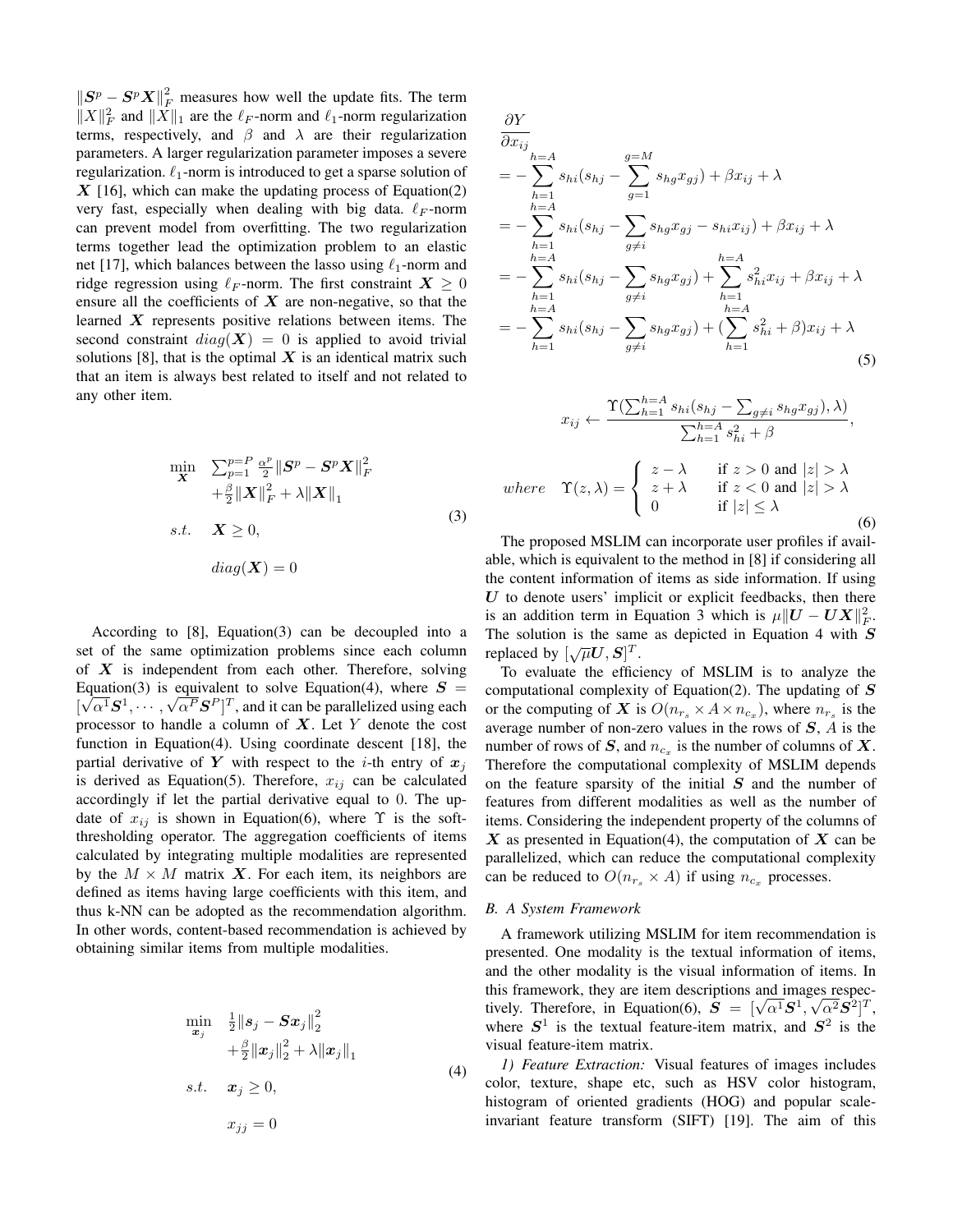paper is not to compare various features, but to validate the effectiveness of MSLIM which can improve contentbased recommendation by integrating features from difference modalities. Hence, we only extract one visual feature which is CEDD [20] feature due to its good balance between accuracy and complexity. It is a compact composite descriptor that incorporates both color and texture information in one histogram. The CEDD extraction system is composed of two units, texture unit and color unit, and three fuzzy systems. First, the image is separated into a preset number of blocks (usually 1600 for compromising between the image detail and the computational complexity). Then each of the blocks passes through all the units as follows. In the texture unit, each image block is classified into one of the 6 texture categories by applying with 5 digital filters. In the color unit, the image block is converted into the HSV color space and fed into two fuzzy systems with a set of rules, obtaining a 24-bins histogram (with each bin representing one color). Finally, the overall histogram contains  $6 \times 24 = 144$  regions.

For textual features, we extract keywords/ terms from descriptions of items, and use binary value to represent the presence of a feature. Take feature "leather" for example, 1 means "leather" exists in the item's descriptions while 0 means the opposite. For descriptions in English, standard procedures such as stop word removal and stemming are usually applied to preprocess the terms. WordNet [21] can also be used to validate English words due to ubiquitous typos, especially in user-contributed social media data such as image tags from Flickr. The descriptions we collected for our bag dataset are in Chinese, and more details are given in Section IV-A. There are totally 509 binary features extracted which cover materials, brands, colors, styles, structure and etc.

Normalization is performed on extracted features to convert their scales and to ensure that they are suitable for general data analysis. For visual features, min-max normalization is adopted to scale the feature values between 0 to 1. For textual features, we do not apply any normalization since the extracted features are binary.

*2) A Practical Framework:* Features extracted from each modality are fed into the sparse linear integration module and generate the aggregation coefficients of items. Then k-nearest neighbor (k-NN) is used to find the neighbors of each item based on the aggregation coefficients. Recommendation results are generated by sorting the similarity scores of neighbors in descending order. A framework summarized these procedures is presented in Figure 1. Textual features and visual features are extracted from descriptions and images of items respectively. If there are other modalities, such as descriptions from other websites or images from a different view point, then features can be extracted accordingly and fed into the sparse linear integration module.

#### IV. EXPERIMENTS

To evaluate MSLIM for content-based recommendation, images and descriptions of handbags are collected to perform handbag recommendation, and user rating data are collected



Fig. 1. The MSLIM framework for content-based multimedia recommendation

as ground truth for judgement. We first investigate how parameters affect the recommendation results, and then use the best parameter settings to conduct further comparison. The comparison includes methods using a single modality, as well as the method which linearly combines the results from each single modality. To ensure fair comparison, k-NN is used as the recommendation algorithm for all methods.

### *A. Data Collection*

The dataset of handbags are collected based on the bags appeared in a fashion show video which is created by gluing parts from several videos. Specifically, the first sequence (0- 27 sec) is the Gucci fall-winter 2010 women's wear show; the second sequence (28-58 sec) is from some advertising videos downloaded from the Gucci web site; the rest of the video (59-end) is the Prada fall-winter 2012 women's wear show. Google image search based on keywords such as "prada fall winter 2012 women's wear show handbag" is used to find the exact bags appeared in the video. Next Google image search using the images from the keyword search results is utilized to find visually similar bags which form the recommendation dataset. There are totally 440 bags, and both the images and their descriptions are collected as two modalities. Since the descriptions of bags are relatively structured, that is they are described in similar way such as materials, brands, color, styles etc., thus textual features are extracted based on this structure.

To collect the ground truth, we design a web-based interface for users to provide ratings. Each bag is used as a target item which means the bag is the one the user is interested in or wants to purchase. 20 other bags are recommended to the user for him or her to rate from 0 to 5. 0 means the user is not interested in the recommended bag while 5 means the recommended bag is very similar to the target bag. There are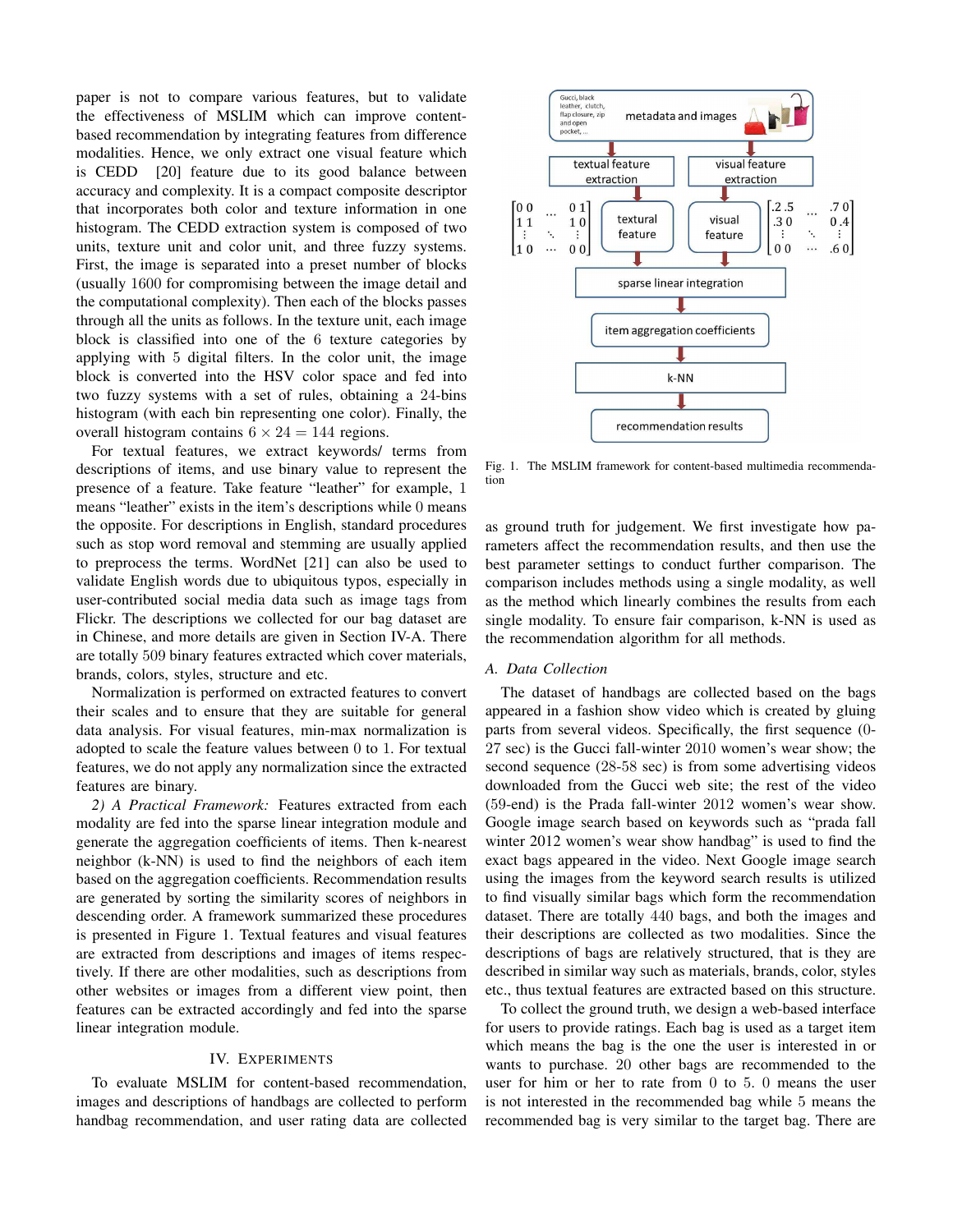actually two parts in this user judgement process. The first part is using visual information alone and presenting the images of the top 20 recommended bags to the users, as showed in Figure 2. The second part is adding textual information and both the important descriptions and the images of the top 20 recommended bags are presented to the users, as showed in Figure 3. In both web interfaces, the target bag is the first one in each row which is highlighted in yellow box. Only the first top 10 recommended bags can be seen from the figures due to the size of the window, but there are actually 20 bags in each row. The reason we design it in two parts is to avoid bias when judging using visual or textual information alone. 11 users participate this judging task, and ratings from both parts are collected. For each target bag, its recommended bags with an average rating equal to or above 3.0 is considered as a relevant recommendation which indicates the interest from users.



Fig. 2. The interface of collecting ratings for bags using visual information

Part II: User judge by visual and textual similarity

| completed: 1/38              |                                      |                                     |                                     |                                        |                                        |                                          |                                      |                                       |                                   |                                      |
|------------------------------|--------------------------------------|-------------------------------------|-------------------------------------|----------------------------------------|----------------------------------------|------------------------------------------|--------------------------------------|---------------------------------------|-----------------------------------|--------------------------------------|
| Gucci<br>黑色                  | Gucci<br>金色                          | Gucci<br>棕色                         | $\overline{c}$<br>Gucci<br>报色       | Gucci<br>棕色                            | ¢<br>Guoci<br>咖啡棕色                     | $\mathbf C$<br>Gucci<br>金色               | ۵<br>Gucci<br><b>ITB</b>             | Guoci<br>黑色棕色                         | Prada<br>TOBACCO濠                 | $\ddot{\circ}$<br><b>RB</b><br>手提包,中 |
| 手提包中<br>价格: ¥15600<br>材质: 牛皮 | 手提包,中<br>价格: ¥770<br>材质: 牛皮<br>***** | 手提包,中<br>价格: ¥770<br>材质:牛皮<br>***** | 手提包中<br>价格: ¥770<br>材质: 牛皮<br>***** | 手提包 中<br>价格: ¥12512<br>材质: 牛皮<br>***** | 手提包,中<br>价格: ¥12400<br>材质: 牛皮<br>***** | 手提包,中<br>th#8: ¥14799<br>材质: 牛皮<br>***** | 手提包,中<br>价格: ¥770<br>材质: 牛皮<br>***** | 手提包,中<br>价格: ¥14799<br>材质:牛皮<br>***** | 手提包 中<br>价格: ¥<br>材质: 牛皮<br>***** | 价格: ¥10000<br>材质: 真皮<br>*****        |
|                              |                                      |                                     |                                     | e<br>$\bullet$                         |                                        |                                          |                                      |                                       |                                   |                                      |
| Marc:Jacobs<br>咖啡            | Marc:Jacobs<br><b>BB</b>             | juno<br>置色                          | Others<br>白色                        | Prada<br>混色                            | Gucci<br>红色                            | Prada.<br>里色                             | Marc:Jacobs<br>棕色                    | Prada<br>白色                           | Others<br>機色                      | BALENCIAGA<br>置色                     |
| 手提包 大                        | 手拿包,送信                               | 手提包,中                               | 手提包,大                               | 手提包,大                                  | 手提包,中                                  | 手提包 中                                    | 手提包,中                                | 手提包,小                                 | <b>入手提包 大</b>                     | 手提包 中                                |
| 价格: ¥770                     | 价格: ¥6438                            | 价格: ¥8700                           | 价格: ¥4460                           | 价格: ¥8700                              | 价格: ¥17760                             | 价格: ¥8700                                | 价格: ¥8700                            | 价格: ¥21939                            | 价格: ¥8700                         | 价格: ¥8700                            |
| 材质: 皮                        | 材质:应                                 | 材质:                                 | 材质:                                 | 材质:                                    | 材质: 皮                                  | 材质:                                      | 材质:                                  | 材质: 皮                                 | 材质:                               | 材质:皮                                 |
|                              | 含含含含含                                | *****                               | 青青青青青                               | 含含含含含                                  | 青青青青青                                  | 含含含含合                                    | ★含含含含                                | 青青青青青                                 | 青青青青青                             | *****                                |
|                              |                                      |                                     |                                     |                                        |                                        |                                          |                                      |                                       |                                   |                                      |
| Gucci                        | Guanti                               | Gucci                               | Guoci                               | Gund                                   | Guori                                  | Guoci                                    | Gundi                                | Guori                                 | Gunci                             | Coach                                |
| 黑色<br>单肩包 中                  | 黑色<br>单肩包,中                          | 黑色<br>单窗包 中                         | 裸色<br>单肩包中                          | 深咖啡色<br>单肩包,中                          | 浅咖啡色<br>单窗包,中                          | 咖啡棕色<br>单肩包 中                            | se.<br>单盘包中                          | 黑色<br>手提包,中                           | 米色<br>单肩包 中                       | <b>XA</b><br>单肩包,小                   |
| 价格: ¥2270                    | 价格: ¥11500                           | 价格: ¥2690                           | 价格: ¥2270                           | 价格: ¥2270                              | 价格: ¥2270                              | 价格: ¥2270                                | 价格: ¥2270                            | 价格: ¥2075                             | 价格: ¥2690                         | 价格: ¥279                             |
| 材质: 皮革                       | 材质:皮革                                | 材质:皮革                               | 材质: 皮革                              | 材质:帆布                                  | 材质:帆布                                  | 材质: 帆布                                   | 材质:帆布                                | 材质:皮革                                 | 材质: 皮革                            | 材质:皮革                                |
|                              | *****                                | *****                               | *****                               | *****                                  | *****                                  | 含含含合金                                    | *****                                | 青金金金金                                 | *****                             | 青金金金金                                |
|                              |                                      |                                     |                                     |                                        |                                        |                                          |                                      |                                       |                                   |                                      |

Fig. 3. The interface of collecting ratings for bags using visual and textual information

#### *B. Evaluation Metrics*

 $\leftarrow$   $\boxed{\oplus}$  local

For evaluation metrics, precision is the most commonly used metric in the top-N recommendation. It measures the percentage of correctly predicted items, denoted as prec@n, and can be calculated based on Equation (7).  $TP$  is the number of relevant items or true positive  $(TP)$  in the *n* recommended items, and  $n$  is usually set to 5 or 10.

$$
prec@n = \frac{TP}{n} \tag{7}
$$

Another widely adopted metric is the area under the ROC curve (AUC), which is a more general ranking measure. It is equal to the probability that a model will rank a randomly chosen positive item higher than a randomly chosen negative one. The best possible value of AUC is 1, and any nonrandom ranking that makes sense would have an AUC value greater than 0.5. Other common metrics for ranking include mean average precision (MAP) and normalized discounted cumulative gain (NDCG), which are also used in this paper. MAP is the mean of the average precision scores for each query, while average precision (AP) is computed as a function of recall, as shown in Equation  $(8)$ . Q is the total number of queries, FN is the number of false negative, and  $\Delta(t)$  is an indicator function equaling 1 if the item at rank  $t$  is a relevant one, zero otherwise. NDCG measures the gain of an item based on its position in the result list according to Equation (9).  $rel_t$ is the graded relevance of an item at position  $t$ , and IDCG is the ideal DCG which is the maximum possible value of DCG.

$$
MAP = \frac{\sum_{q=1}^{q=Q} AP(q)}{Q}
$$
\n
$$
AP(\Delta) = \sum_{t=1}^{t=n} prec@t \times \Delta(t)
$$
\n(8)

where 
$$
AP(q) = \frac{\sum_{t=1}^{t=n} prec@t \times \Delta(t)}{TP + FN}
$$
  
\n
$$
NDCG = \frac{DCG}{IDCG}
$$
\nwhere  $DCG = rel_1 + \sum_{t=1}^{t=n} \frac{rel_t}{log_2(t)}$  (9)

# *C. Compared Methods*

The proposed MSLIM is first compared with methods using the same k-NN recommendation algorithm but a single modality in order to prove that the integration of multiple modalities helps the final recommendation. The method using textual information only is denoted as textual method (TM) while visual method (VM) denotes the method using visual information only. However, to further evaluate the improvement, a rule-based late fusion method is adopted as a comparison method. It uses Equation (10) to linearly weight and combine the recommendation scores from each modality, where  $w<sup>p</sup>$ is the weight of modality  $S^p$  and  $f(\cdot)$  is a recommendation algorithm which takes feature-item matrix as input and outputs the recommendation scores. As mentioned before,  $P = 2$  since there are two modalities in our dataset. This method is denoted as LWM, which stands for linear weighted method.

$$
\sum_{p=1}^{p=P} w^p \times f(\mathbf{S}^p)
$$
  
where 
$$
\sum_{p=1}^{p=P} w^p = 1
$$
 (10)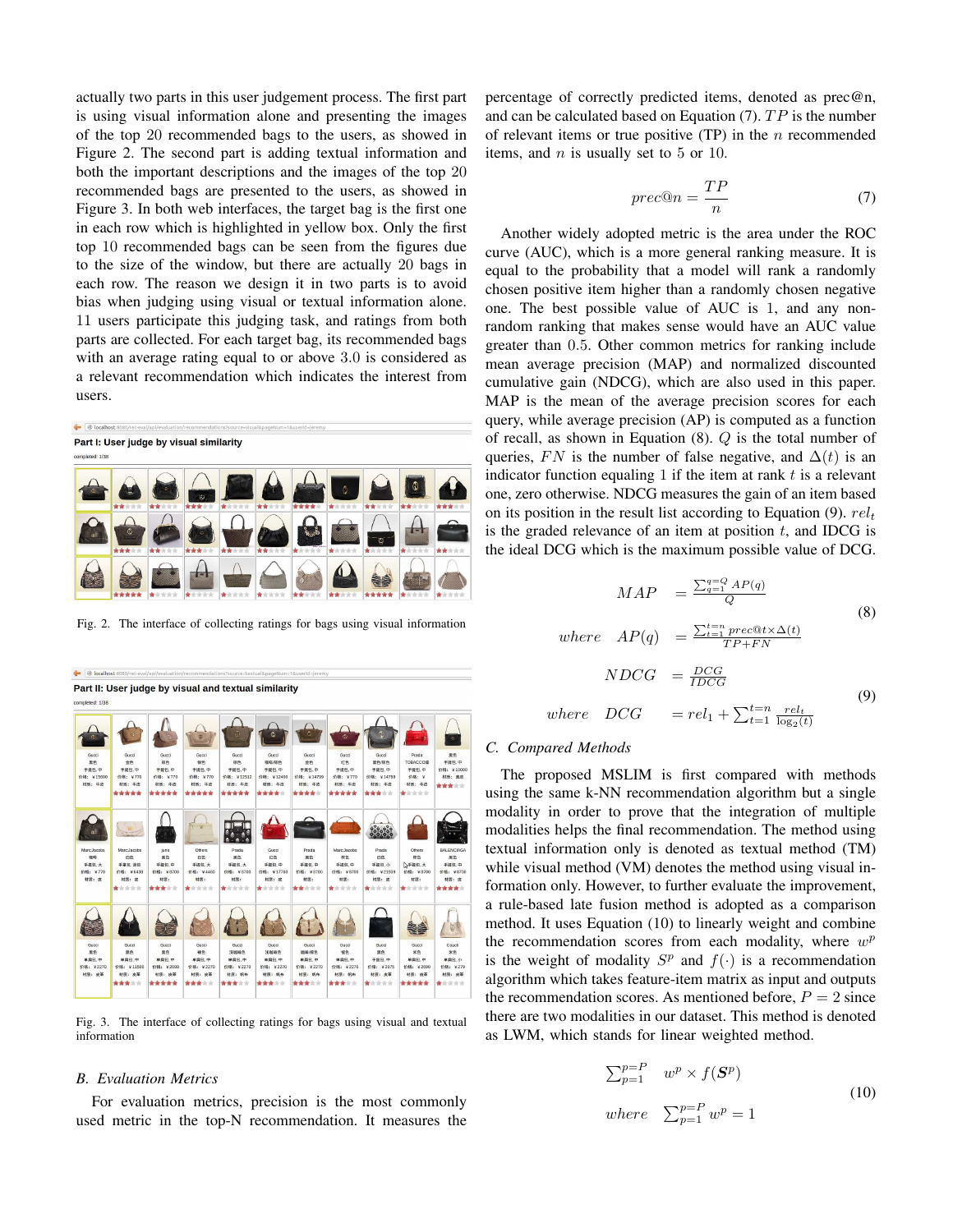# *D. Experimental 1: Parameter Tuning*

The parameters involved in MSLIM are  $\alpha^1$ ,  $\alpha^2$ ,  $\beta$  and  $\lambda$  a shown in Equation (3) where  $P = 2$ . There are no parameterin TM and VM, and for LWM, the parameters are the weight of textual modality  $w^1$  and the weights of visual modality  $w^2$ 

Let's start from LWM first. We decrease the value of  $w$ from 1 to 0 with step of 0.1, and the value of  $w^2$  is increased from 0 to 1 with step of 0.1 accordingly. Figure 4 presents the performance of LWM using the aforementioned 7 metrics with the weight of visual modality  $w^2$  increasing from 0 to 1. A can be seen, AUC reaches the highest when  $w^2 = 0.2$ , and it value at 0.1 is relatively high. While for the rest metrics, their values slightly increase or stay the same when  $w^2$  increase from 0 to 0.1, and drop dramatically when  $w^2$  continue increasing from 0.1 to 0.2. Therefore, we choose  $w^2$  to be 0.1 by considering the performance on all the metrics. The value of  $w<sup>1</sup>$  is set to 0.9 to ensure their summation is equal to 1. These parameters indicate that the information from textual modality is more reliable or accurate since  $w<sup>1</sup>$  is much larger than  $w^2$ .



Fig. 4. The performance of LWM varied by  $w^2$ 

For MSLIM, we first tune the parameter of  $\alpha^1$  and  $\alpha^2$  with fixed  $\beta$  and  $\lambda$  since  $\alpha^1$  and  $\alpha^2$  play a local role in integrating textual and visual modality. Therefore, we set  $\beta = 1.0$  and  $\lambda = 0.01$  empirically first, and fix  $\alpha^1$  to 1.0 and only vary  $\alpha^2$ . Figure 5 shows the performance of MSLIM with  $\alpha^2$  set to  $\{0.1, 0.5, 1.0, 2.0, 5.0\}$  and the other parameters are set to the fixed values. As shown in the figure, on average,  $\alpha^2 = 0.5$ gives the best overall performance when considering all the metrics.

The next step is fixing  $\alpha^1$  and  $\alpha^2$  to the optimal value we find which are 1.0 and 0.5 respectively, and then using grid search to find the optimal value of  $\beta$  and  $\lambda$ . The search range for  $\beta$  is from 0.001 to 10.0 with points at  $\{0.001, 0.005, 0.01, 0.05, 0.1, 0.5, 1, 5, 10\}$ , and the search points for  $\lambda$  are at  $\{0.001, 0.005, 0.01, 0.05, 0.1\}$ . Figure 6 and Figure 7 display the performance using AUC and prec@5 from different views with  $\beta$  and  $\lambda$  as two variables. The



Fig. 5. The performance of MLIMS varied by  $\alpha^2$ 

performances varied by  $\beta$  and  $\lambda$  depict similar pattern on the rest metrics. As can be seen from both figures, there is a big decrease when  $\lambda$  keeps increasing after 0.01, and the performances drop to 0 after  $\lambda$  reaches beyond 0.05. It's because the  $\ell_1$ -norm parameter  $\lambda$  controls the sparsity of the coefficient matrix. If  $\lambda$  is too large which means high sparsity, then there is no item can be recommended since the coefficients with the target item are all 0. For  $\beta$ , the performances increase from a relatively low value to the maximum when  $\beta$  increases from 0.001 to 1.0, and stays almost stable when  $\beta$  keeps increasing from 1.0 to 10. This indicates a small  $\ell_2$ -norm regularization improves model performances but after a certain point, in this case when  $\beta = 1.0$ , it doesn't affect the performances anymore. From both figures, we can see the maximum performance forms a flat area bounded by  $\lambda \in (0, 0.01]$  and  $\beta \in [1.0, 10]$ . Hence, we fix  $\lambda$  to its upper bound 0.01, and  $\beta$  to its lower bound 1.0 as the empirical values we decide when tuning  $\alpha^1$  and  $\alpha^2$ . In fact, any value of  $\lambda$  and  $\beta$  within the aforementioned boundaries could assure the maximum model performances.

#### *E. Experimental 2: Comparison Results*

The comparison results of MSLIM against TM, VM, and LWM are shown in Figure 8. VM using visual information results inferior performance compared to the other three methods. One reason is that we only use one visual feature which is CEDD. It achieves relatively good performance compared to other visual features, but one single visual feature is very limited. If introducing more types of visual features, the performance of VM would be better. The other reason is that the semantic gap between low-level visual features and high-level semantic concepts. Take the brand of a bag for example, it's not easy to capture the pattern of a brand using visual features, but from the textual point of view, the exact words of a brand are probably already contained in the item descriptions. MSLIM achieves the best results on all the metrics, followed by LWM and then TM. Its absolute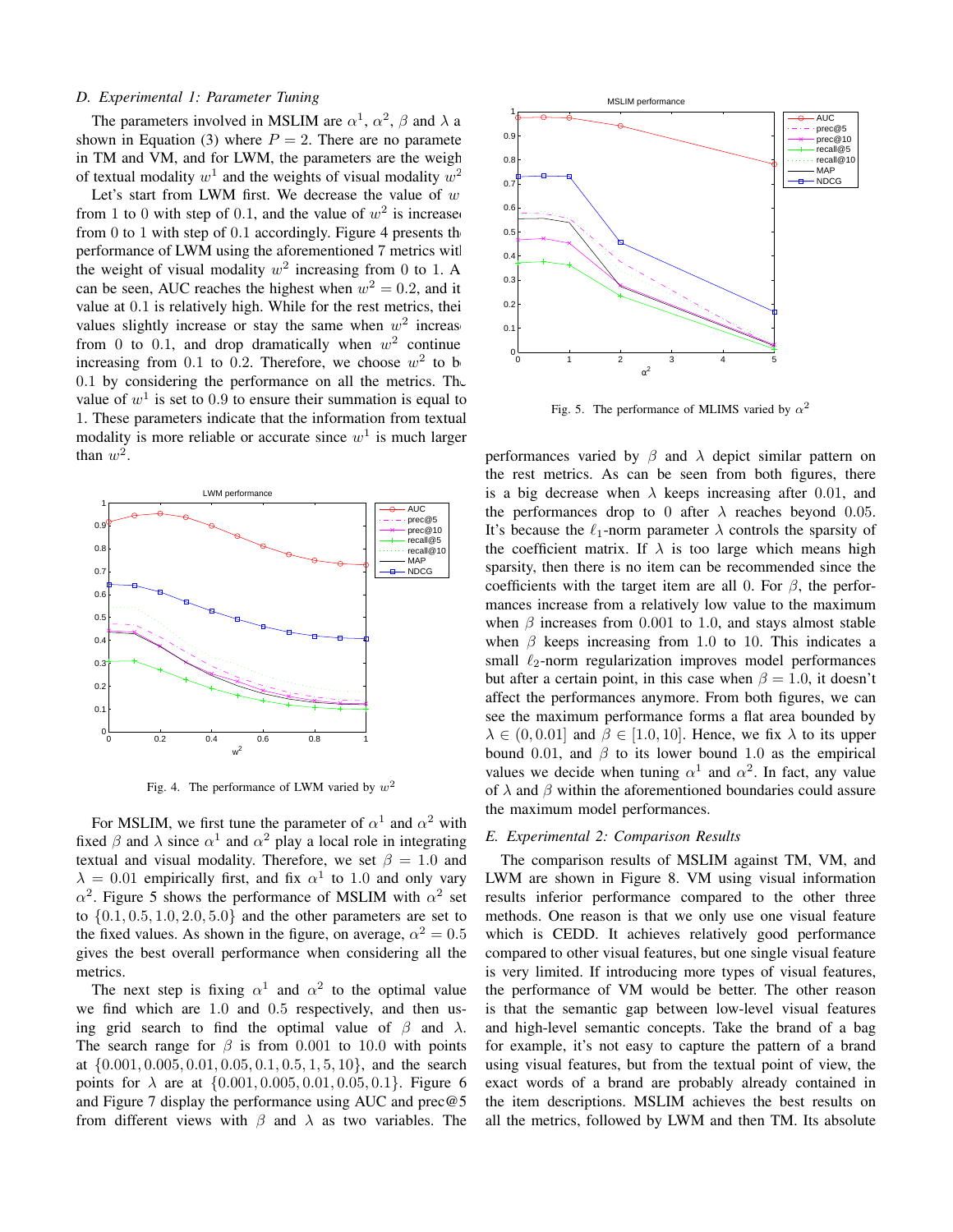

Fig. 6. AUC of MSLIM varied by  $\beta$  and  $\lambda$ 



Fig. 7. prec@5 of MSLIM varied by  $\beta$  and  $\lambda$ 

improvements compared to TM, VM, LWM are summarized in Table I. The last row shows the average increase over all the seven metrics. MSLIM outperforms VM by a large margin, which is 0.3556, so does TM and LWM, but with a slightly smaller margin. The results from TM and LWM are close, and are outperformed by MSLIM by about 0.072 on average.

# V. CONCLUSION

In this paper, a multimodal sparse linear integration method MSLIM is proposed for content-based item recommendation. It formalizes the integration problem into a regularized optimization problem in the least-squares sense. Coordinate gradient descent is applied to solve the problem and parallel computing can be used to speed up the process. Aggregation



Fig. 8. The comparison performance

TABLE I IMPROVEMENTS BY MSLIM COMPARED TO TM, VM AND LWM

| Metric      | <b>TM</b> | VM     | <b>LWM</b> |
|-------------|-----------|--------|------------|
| AUC         | 0.0600    | 0.2475 | 0.0316     |
| prec@5      | 0.0998    | 0.4403 | 0.1076     |
| prec@10     | 0.0288    | 0.3494 | 0.0371     |
| rec@5       | 0.0630    | 0.2777 | 0.0669     |
| rec@10      | 0.0404    | 0.4112 | 0.0401     |
| <b>MAP</b>  | 0.1229    | 0.4374 | 0.1283     |
| <b>NDCG</b> | 0.0911    | 0.3260 | 0.0932     |
| avg         | 0.0723    | 0.3556 | 0.0721     |

coefficients of items are learned in an unsupervised manner during this process, based on which k-nearest neighbor (k-NN) is used to calculate the neighbors and generate the top-N recommendation results. Evaluation compares MSLIM with other three methods and proves its effectiveness on a handbag dataset.

One limitation of MSLIM is that the number of features from different modalities should be in the similar scale, otherwise the aggregation coefficients learned would lean toward the modality with more features and thus contain more information from it. To solve this issue, one option is to apply feature selection technique to reduce feature dimensions and make sure the features from different modalities are in the same scale. Another limitation of our current work is that we learn the full  $M \times M$  item coefficient matrix, which is tedious for top-N recommendation. Instead, we can only take the necessary neighbors into consideration.

#### **REFERENCES**

- [1] T. Meng and M.-L. Shyu, "Leveraging concept association network for multimedia rare concept mining and retrieval," in *IEEE International Conference on Multimedia and Expo*, July 2012, pp. 860–865.
- [2] Q. Zhu, L. Lin, M.-L. Shyu, and D. Liu, "Utilizing context information to enhance content-based image classification," *International Journal of Multimedia Data Engineering and Management (IJMDEM)*, vol. 2, no. 3, pp. 34–51, 2011.